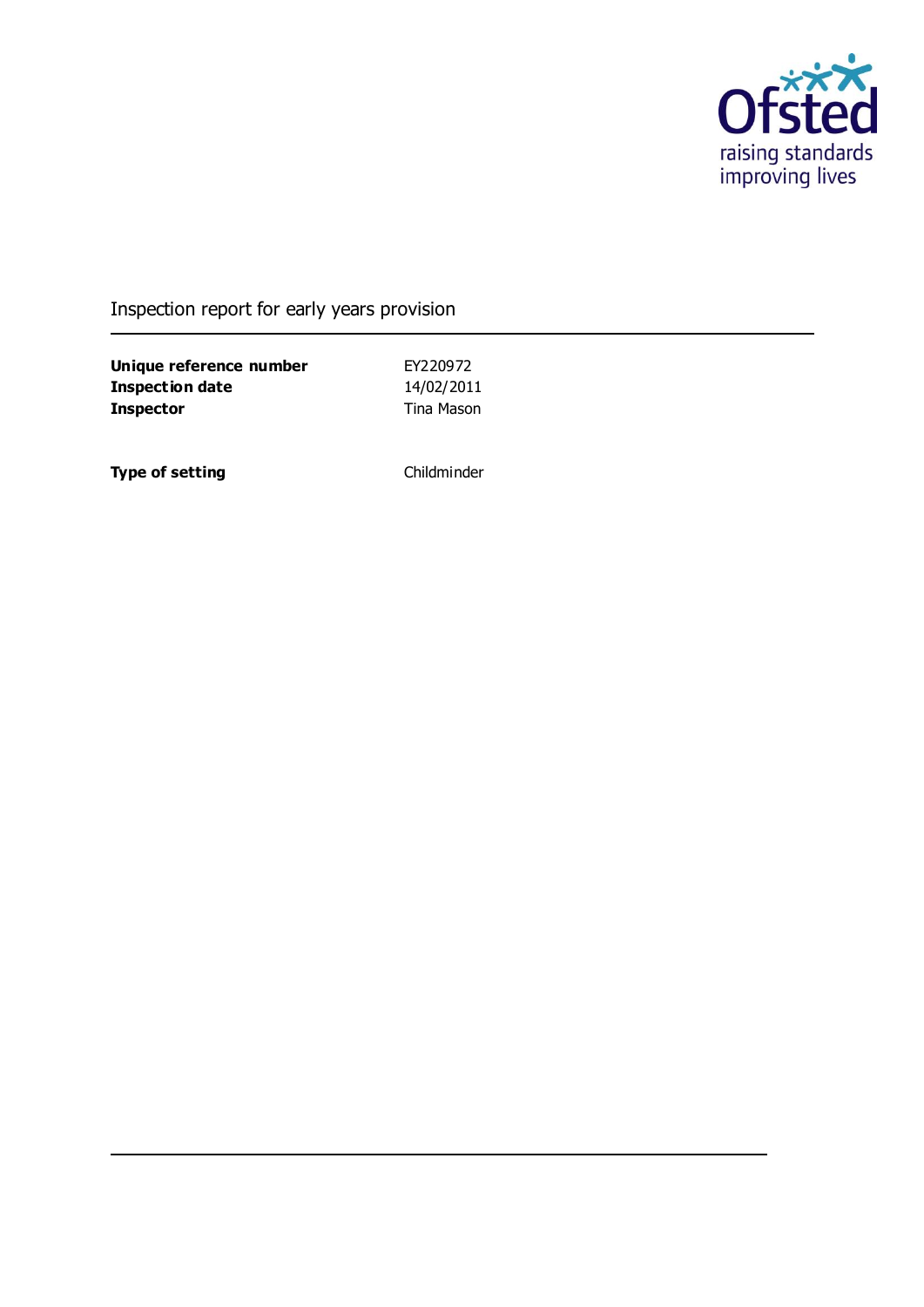The Office for Standards in Education, Children's Services and Skills (Ofsted) regulates and inspects to achieve excellence in the care of children and young people, and in education and skills for learners of all ages. It regulates and inspects childcare and children's social care, and inspects the Children and Family Court Advisory Support Service (Cafcass), schools, colleges, initial teacher training, work-based learning and skills training, adult and community learning, and education and training in prisons and other secure establishments. It assesses council children's services, and inspects services for looked after children, safeguarding and child protection.

If you would like a copy of this document in a different format, such as large print or Braille, please telephone 0300 123 1231, or email enquiries@ofsted.gov.uk.

You may copy all or parts of this document for non-commercial educational purposes, as long as you give details of the source and date of publication and do not alter the information in any way.

T: 0300 123 1231 Textphone: 0161 618 8524 E: enquiries@ofsted.gov.uk W: [www.ofsted.gov.uk](http://www.ofsted.gov.uk/)

© Crown copyright 2011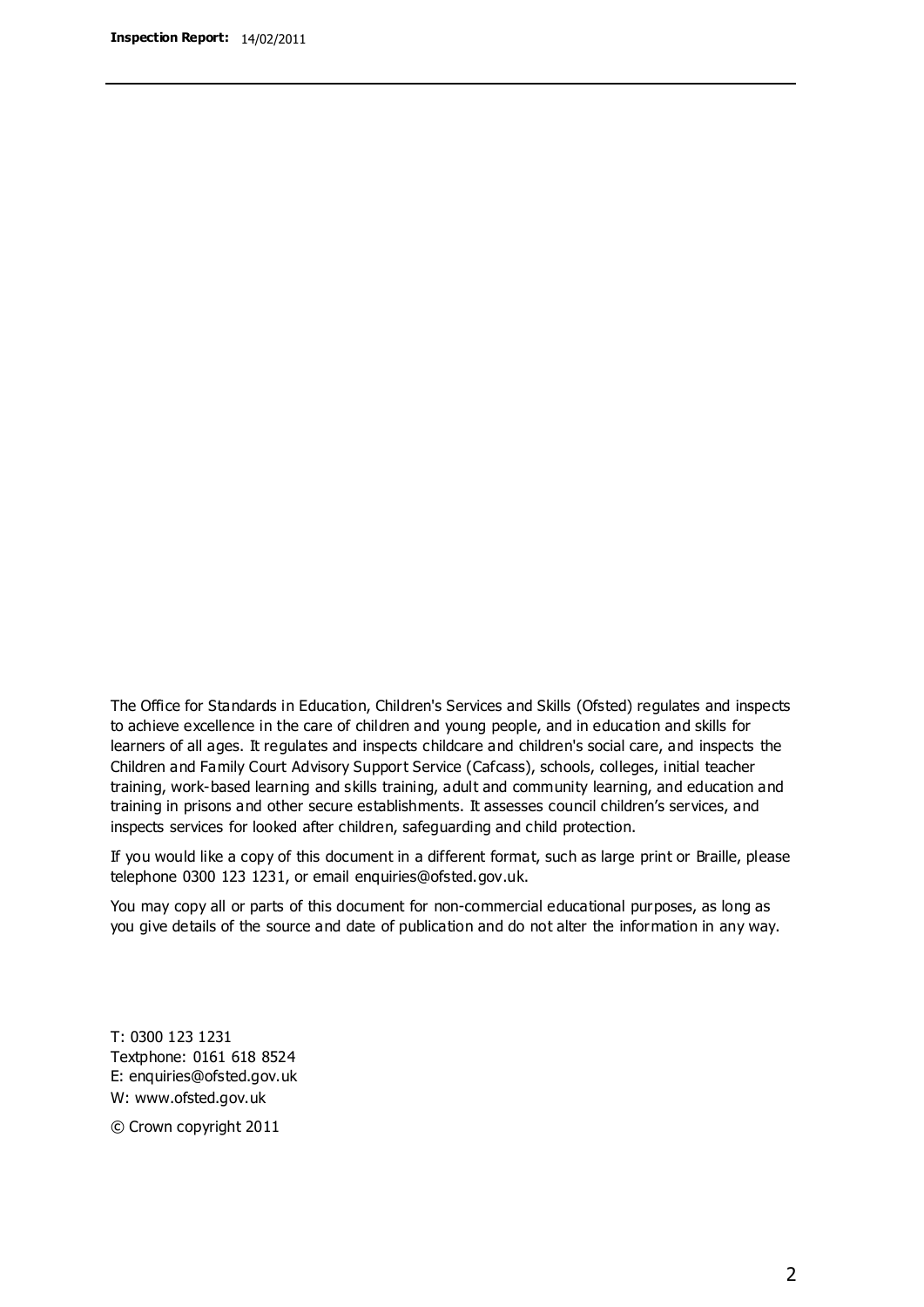### **Introduction**

This inspection was carried out by Ofsted under Sections 49 and 50 of the Childcare Act 2006 on the quality and standards of the registered early years provision. 'Early years provision' refers to provision regulated by Ofsted for children from birth to 31 August following their fifth birthday (the early years age group). The registered person must ensure that this provision complies with the statutory framework for children's learning, development and welfare, known as the *Early* Years Foundation Stage.

The provider must provide a copy of this report to all parents with children at the setting where reasonably practicable. The provider must provide a copy of the report to any other person who asks for one, but may charge a fee for this service (The Childcare (Inspection) Regulations 2008 regulations 9 and 10).

The setting also makes provision for children older than the early years age group which is registered on the voluntary and/or compulsory part(s) of the Childcare Register. This report does not include an evaluation of that provision, but a comment about compliance with the requirements of the Childcare Register is included in Annex B.

Please see our website for more information about each childcare provider. We publish inspection reports, conditions of registration and details of complaints we receive where we or the provider take action to meet the requirements of registration.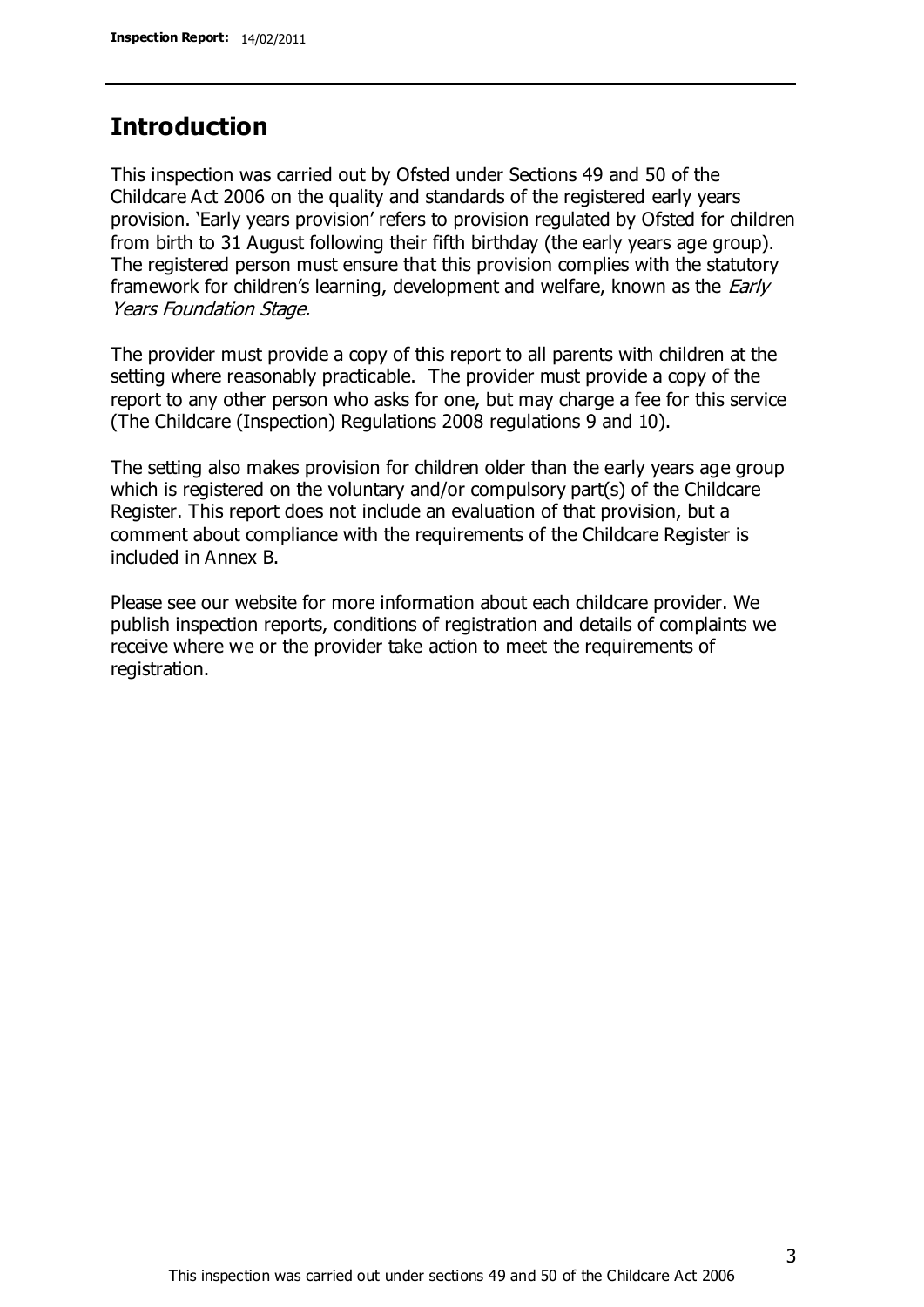## **Description of the childminding**

The childminder was registered in 2003. She lives with her husband and two children aged 12 and eight in Wickford, Essex. The whole ground floor of the childminder's house apart from the lounge and dining room is used for childminding and there is a fully enclosed garden for outside play.

The childminder is registered to care for a maximum of five children under eight years of whom three can be in the early years age group and the childminder is currently minding two children in the early years age group, both of whom attend on a part-time basis. The childminder also cares for children over five years. This provision is registered by Ofsted on the Early Years Register and the compulsory and voluntary parts of the Childcare Register. The childminder walks to local schools and pre-schools to take and collect children.

The childminder supports children with special educational needs and/or disabilities and also those who speak English as an additional language. The family has a pet guinea pig, rabbit and tortoise. The childminder is a member of the National Childminding Association.

## **The overall effectiveness of the early years provision**

Overall the quality of the provision is outstanding.

The childminder has an excellent knowledge and understanding of the Early Years Foundation Stage and uses this extremely well to promote children's care, learning and development in most areas. Children are thriving in their learning and have lots of fun as the childminder knows their individual needs extremely well. Children are very busy and dynamic learners because the childminder skilfully supports their play and effectively challenges their learning, ensuring their wellbeing is at the heart of everything she does. The childminder is ambitious and highly motivated to drive improvement and ensures extremely positive outcomes for children. The childminder has made a careful and detailed evaluation of her provision.

## **What steps need to be taken to improve provision further?**

To further improve the high quality early years provision the registered person should consider:

develop further systems to ensure the next steps in children's learning are consistently supported.

## **The effectiveness of leadership and management of the early years provision**

Children are appropriately safeguarded and protected as required checks to determine suitability have been completed. The childminder has a clear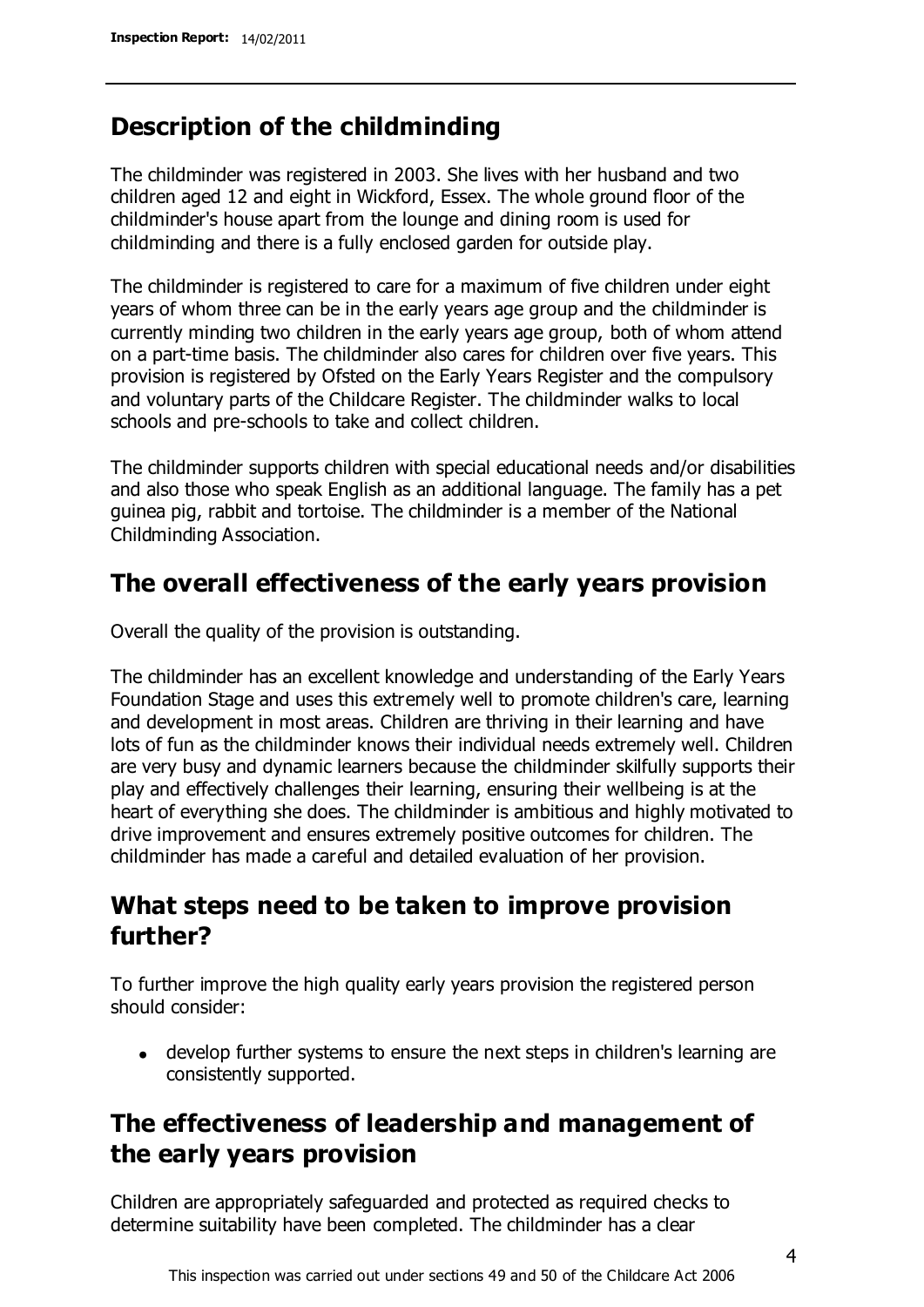understanding of the need to protect children from harm, and is aware of the indicators of abuse. A written child protection policy, which parents and carers are made aware of, ensures that they are clear about the childminder's responsibility to protect their children from harm and how she would deal with any concerns she may have. The environment is safe and the childminder is very proactive in minimising any risks to children. Risk assessments for each type of outing are effectively carried out, ensuring that the safety of children when out and about is paramount. Children are given skills and understanding to know how to keep themselves safe. For example, when out in the community they learn how to cross the road safely. The high levels of organisation help younger children gain a strong sense of security. The childminder has high aspirations for her setting. She makes effective use of training opportunities to increase her knowledge and enhance existing good practice.

The childminder has a very clear vision for her development and has fully embraced the importance and benefits of self-evaluation. The opinions of parents and children are central to the self-evaluation process. Consequently, the childminder has an accurate view of her many impressive strengths and what she aims to achieve in order to progress further. Partnerships with parents are highly regarded. The childminder provides informative feedback on the day's events and produces newsletters on a regular basis to keep her parents informed and up-todate with what is going on in her setting. Parents and children are actively encouraged to become involved in the setting by completing questionnaires. Parents are unanimous in their praise of the childminder and comments are made about her patience and consistency. The childminder has a very positive attitude to establishing partnerships with other professionals to support children in her care. The childminder has created an inclusive environment where children are treated with respect and kindness. Resources that reflect images of diversity are used skilfully to develop children's understanding of differences and similarities. They learn about their own and other people's cultures, beliefs and communities as the childminder plans meaningful activities in response to festivals and celebrations throughout the year. Furniture, equipment and resources are of very high quality and suitable for the ages of children to support their learning and development. Children clearly benefit and thrive as a result of the setting they are in.

## **The quality and standards of the early years provision and outcomes for children**

Children are happy, settled and secure. They flourish in a welcoming environment which is calm, caring and stimulating. They make excellent relationships with the childminder and the older children in her care. All children are encouraged to listen to each other and respect differing views. Children behave extremely well. They know what is expected through clear explanations and discussion. Children receive regular praise and encouragement for effort, achievement and kindness, which helps boost their self-esteem. Children are confident in using language to express themselves. From a young age children make their needs known and communicate their opinions because the childminder responds positively to their attempts to talk. The childminder provides an environment in which creativity and originality is highly valued. Children choose from a wide range of materials and media to make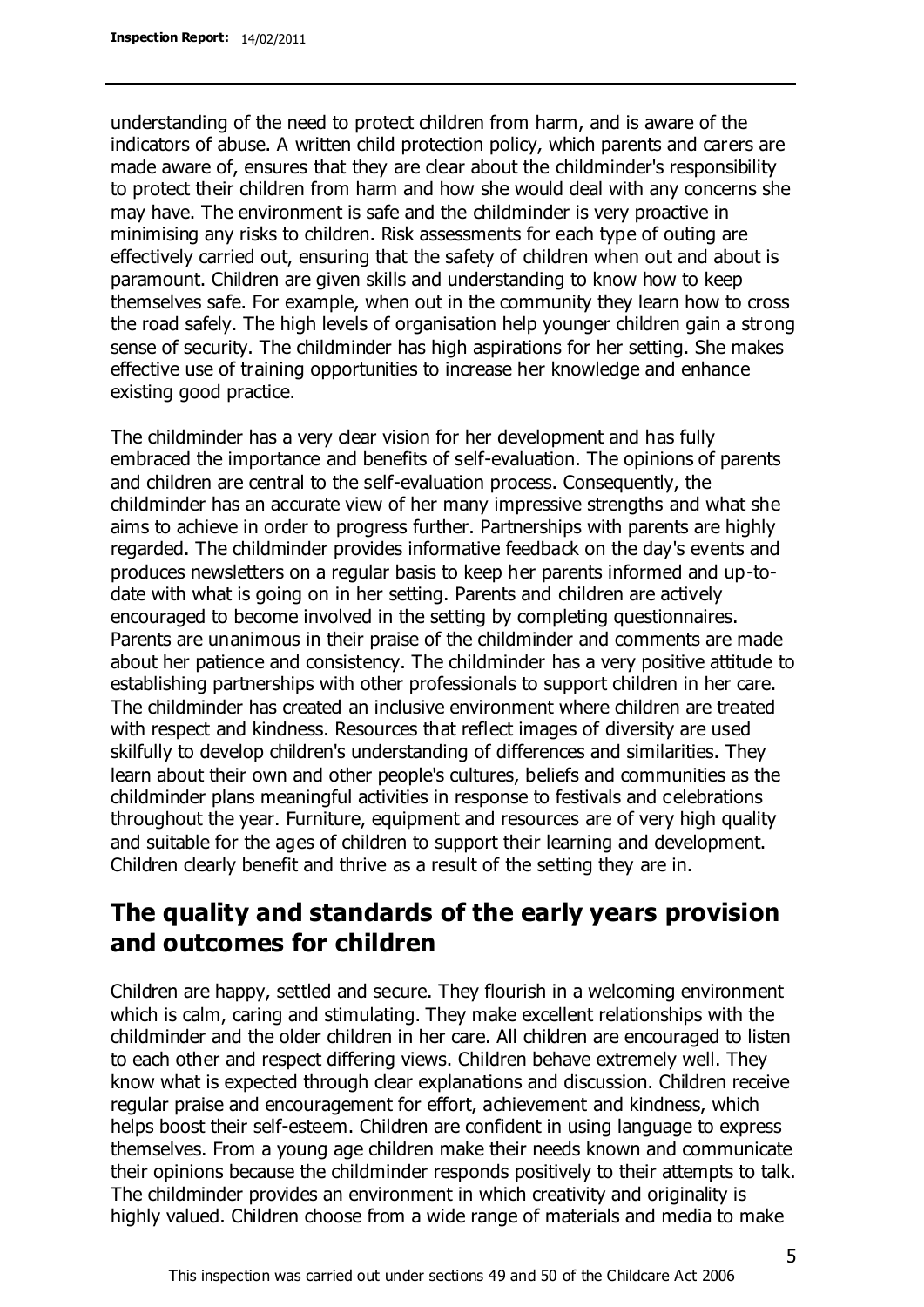things such as cards for their parents and they enjoy decorating cupcakes with icing sugar and love heart sweets for valentines day. Creative resources are always available, allowing children to make informed choices as they initiate their own creative experiences. Children's days include a wide variety of outings where they meet people and explore their local area. Visits to venues such as a sea life centre, the beach and farms encourage children's curiosity in nature, animals and wildlife. The childminder has developed a clear understanding of the early learning goals and how to support children to make very good progress towards them. Written observations are clear and informative about children's achievements, although, some systems to ensure that the childminder consistently promotes the next steps in individual children's progress, continue to be developed so that this can be embedded into her practice. Overall, planning is comprehensive and reflects the interests of the children.

The childminder interacts positively and sensitively with the children, which helps extend their vocabulary, encourages their individual personalities and develops their understanding of the world around them. Children enjoy a healthy lifestyle. They have daily opportunities for fresh air and exercise by way of walks and visits to play parks where they practise large muscle skills on equipment such as swings, slides and climbing frames. From an early age children know about hygienic procedures for preventing the spread of infection, such as having access to their own hand towel. They begin to make healthy choices in what they eat due to discussion and the good example set by the childminder as she offers a variety of nutritious options for snacks. Children learn about how to stay safe through clear explanations and by being involved in making decisions. Children understand how to use equipment safely, and know what is expected if they must leave the home in an emergency situation.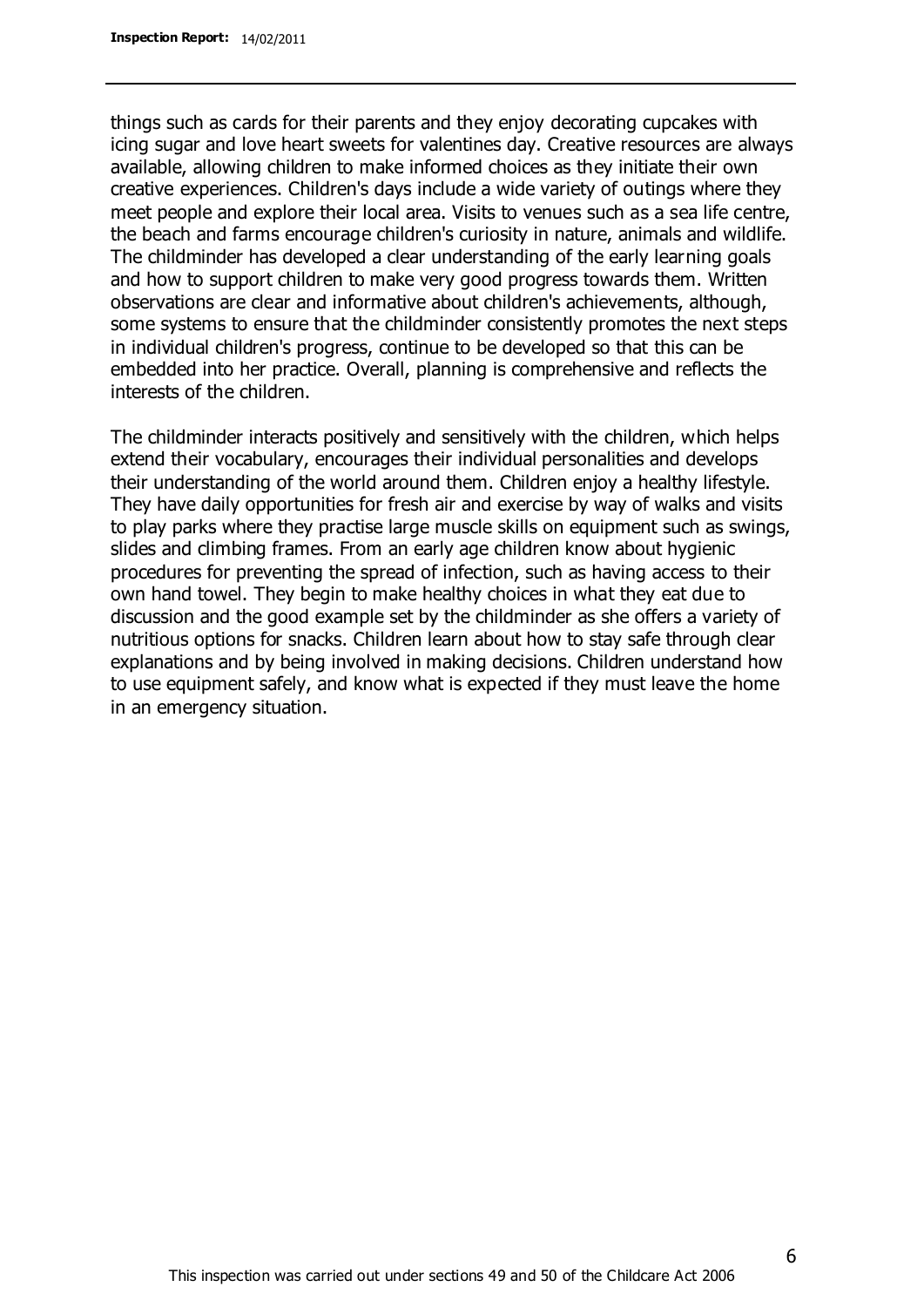## **Annex A: record of inspection judgements**

#### **The key inspection judgements and what they mean**

Grade 1 is Outstanding: this aspect of the provision is of exceptionally high quality Grade 2 is Good: this aspect of the provision is strong Grade 3 is Satisfactory: this aspect of the provision is sound Grade 4 is Inadequate: this aspect of the provision is not good enough

#### **The overall effectiveness of the early years provision**

| How well does the setting meet the needs of the<br>children in the Early Years Foundation Stage? |  |
|--------------------------------------------------------------------------------------------------|--|
| The capacity of the provision to maintain continuous                                             |  |
| improvement                                                                                      |  |

#### **The effectiveness of leadership and management of the early years provision**

| The effectiveness of leadership and management of the             |  |
|-------------------------------------------------------------------|--|
| <b>Early Years Foundation Stage</b>                               |  |
| The effectiveness of leadership and management in embedding       |  |
| ambition and driving improvement                                  |  |
| The effectiveness with which the setting deploys resources        |  |
| The effectiveness with which the setting promotes equality and    |  |
| diversity                                                         |  |
| The effectiveness of safeguarding                                 |  |
| The effectiveness of the setting's self-evaluation, including the |  |
| steps taken to promote improvement                                |  |
| The effectiveness of partnerships                                 |  |
| The effectiveness of the setting's engagement with parents and    |  |
| carers                                                            |  |

### **The quality of the provision in the Early Years Foundation Stage**

The quality of the provision in the Early Years Foundation Stage | 1

### **Outcomes for children in the Early Years Foundation Stage**

| <b>Outcomes for children in the Early Years Foundation</b>    |  |
|---------------------------------------------------------------|--|
| <b>Stage</b>                                                  |  |
| The extent to which children achieve and enjoy their learning |  |
| The extent to which children feel safe                        |  |
| The extent to which children adopt healthy lifestyles         |  |
| The extent to which children make a positive contribution     |  |
| The extent to which children develop skills for the future    |  |

Any complaints about the inspection or report should be made following the procedures set out in the guidance available from Ofsted's website: www.ofsted.gov.uk